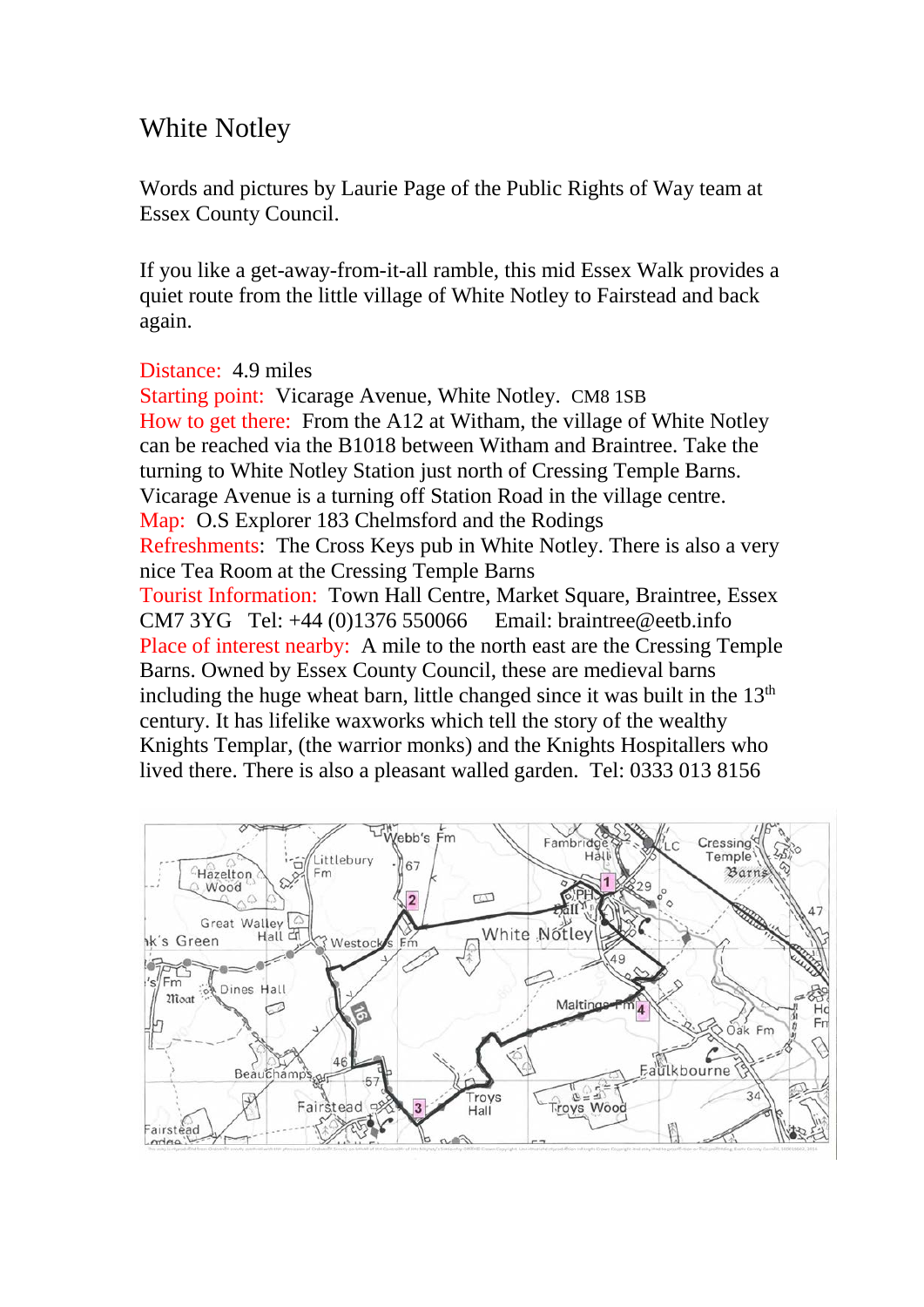

## **The Walk**

- **1.** From the bottom of Vicarage Avenue, turn left at the road junction then turn immediately right at the next junction, past the Cross Keys pub. Go uphill passing the houses and at the end of the row on the left, opposite the village hall, take the bridleway along a wide dusty track. This bends left then right and out into open countryside. Where the track bends left again, go straight on, leaving the track and follow the hedge and ditch to your right. Continue along this path for some distance, into successive fields. Soon after you pass under the pylons, go right along a concrete track, passing a barn on the left. Soon after at the track junction, turn left.
- **2.** The concrete path soon reverts to a grass track. Follow the hedge line. At the end of the field, cross a little planked bridge and bear right around the field edge to the lane. Turn left along the quiet lane. Continue for about half a mile passing under the pylons again. The road bends sharp left then right past some cottages. At the road junction go straight on unless you would like to turn left to visit the pretty tranquil church of Fairstead where there is a bench outside to admire the view and take a rest. Pass a footpath on the left and immediately after take the bridleway on the left which has a hard surface and is part of the Essex Way.